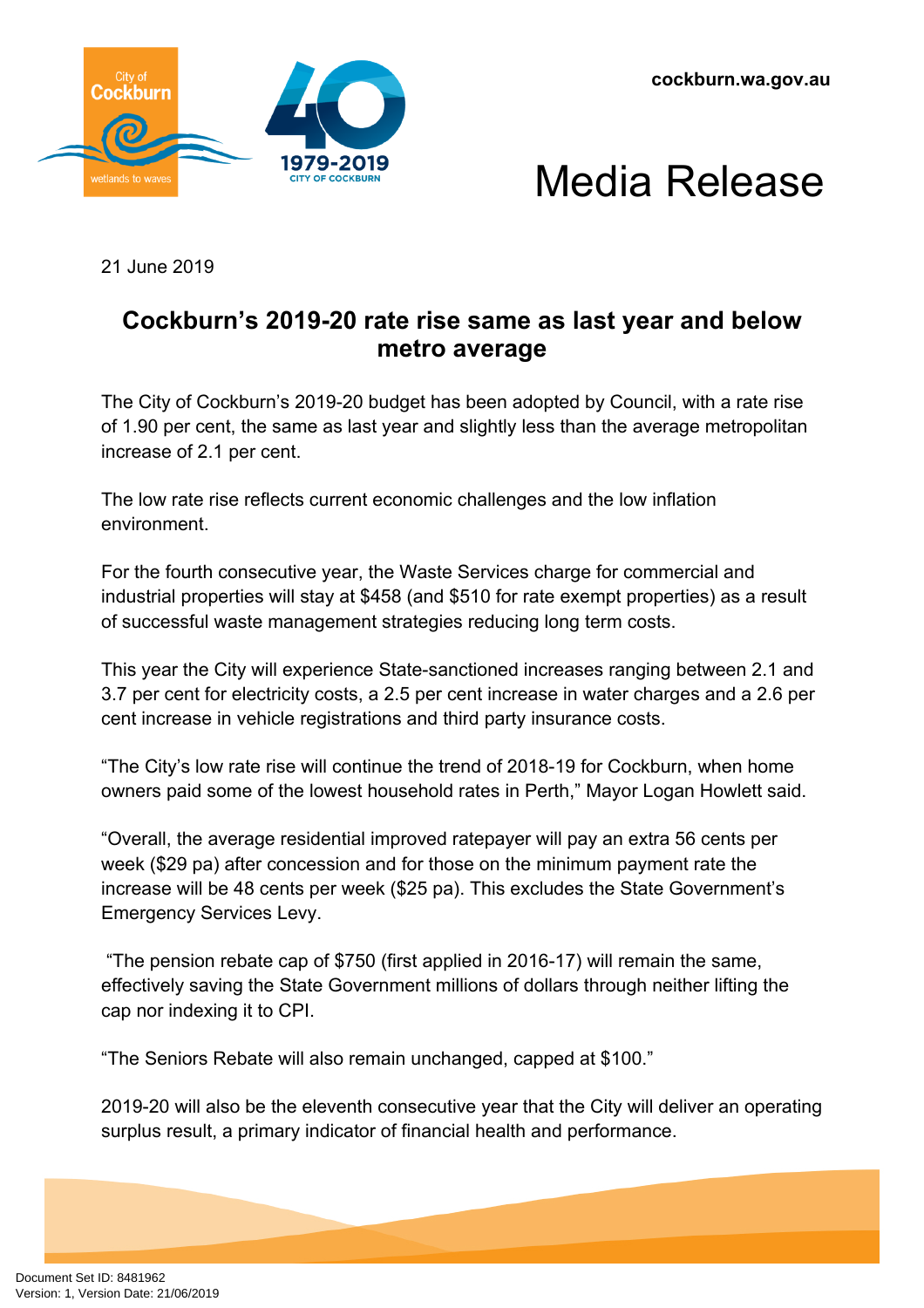



For the first year, community resident and business groups were invited to submit up to five projects for consideration in the City's 2019-20 budget process and 19 projects valued at \$357,000 were included in the budget.

In May, residents were asked to provide feedback on the draft capital works budget for 2019-20 and total spending of \$43m+ is now planned, including \$22m+ on roads, drainage and footpaths.

Rates collected this year will total \$107.68m with a capital budget of \$44.6m.

Substantial funds will be invested in sustainability initiatives to meet the needs of current and future generations by integrating environmental protection, social advancement and economic prosperity.

Some of these exciting projects include:

- \$5.38m on parks and environment
- \$5m for a new Native ARC Inc facility and Cockburn Wetlands Education **Centre**
- Manning Park Master Plan Mountain Bike Trails design \$100,000
- Purchase of an electric waste truck
- Street tree planting \$300,000
- Compostable dog bags \$100,000
- Coogee maritime trail stage 3 \$70,000
- Yangebup Lake bridge upgrade \$50,000
- Aubin Grove Banksia Eucalypt Woodland Reserve Viewing Platform Renewal
- Beeliar Lake Beautification project
- Poole Reserve Irrigation renewal (Coogee)
- Hamilton Hill Urban Forest improvements
- CY O'Connor dune stabilisation
- Allendale Park nature play (North Lake)
- Condil Park mulching works (Success)